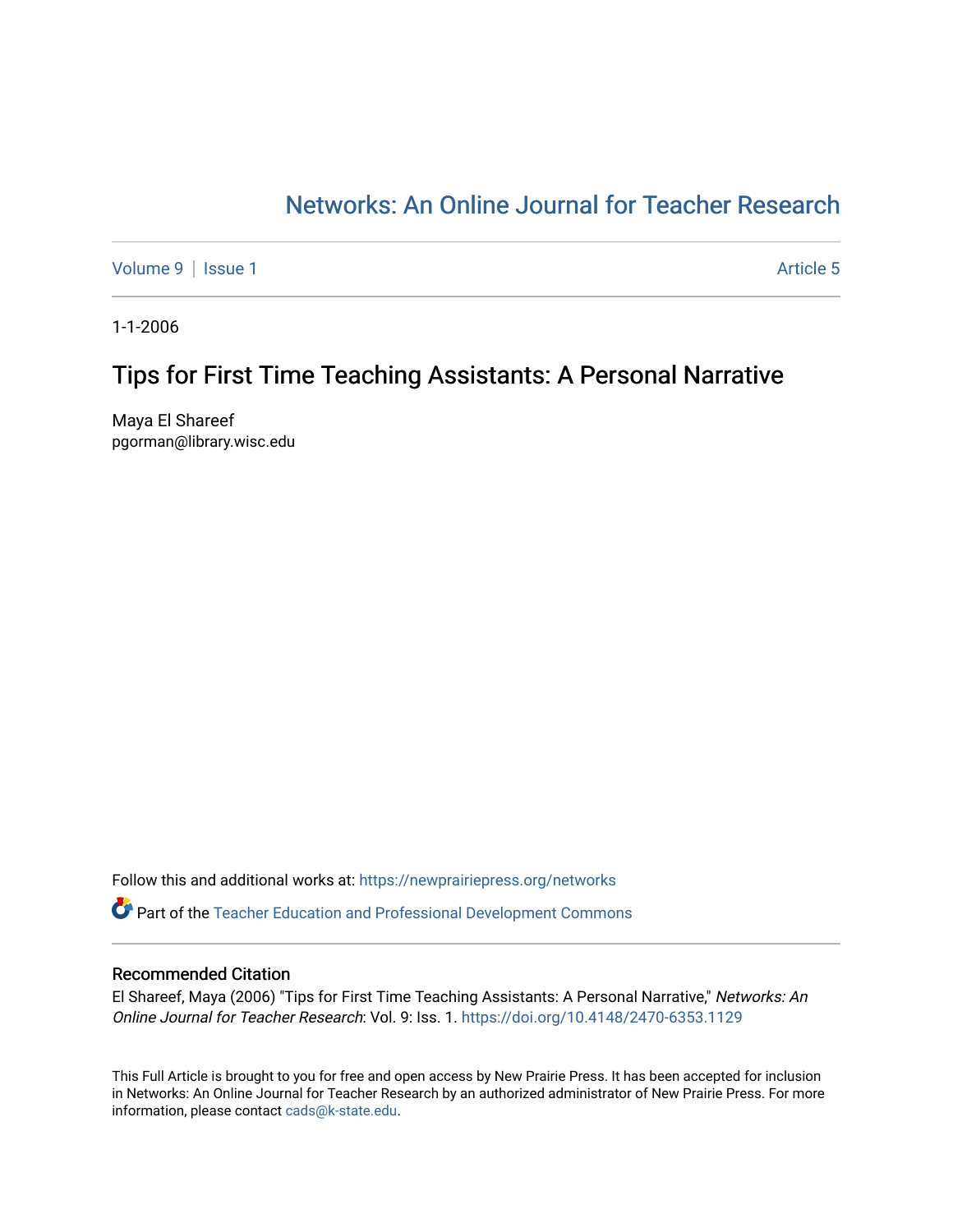

An On-line Journal for Teacher Research

# **Tips for First Time Teaching Assistants: A Personal Narrative**

## **Maya El Shareef**

"A teaching assistant (TA) is a junior scholar employed on a temporary contract by a college or university for the purpose of assisting a professor by teaching students in recitation or discussion sessions, holding office hours, grading homework or exams, supervising labs (in science and engineering courses), and sometimes teaching classes, among other duties. " (Wikipedia, 2006) The TA experience may be something new to many graduate students. Sharing the experiences of one TA can assist others who are new to this responsibility. This paper provides broad guidelines for TAs based on my personal experience of being a teaching assistant for three different courses over one academic year. It provides TAs with tips on important topics such as: their relationships with course instructors, their relationships with students, grading of student papers, session evaluations, teaching methodology, as well as the proper ways of introducing change, particularly in the use of technology.

Few TAs have written about their experiences. The little that is written suggests that being a TA can be a complex undertaking (DeCesare, 2003). I am sharing my TA experience with other TAs in the hope that it helps to improve their experiences.

This paper is a product of my personal experiences as a teaching assistant. When I was first told that I was going to serve as a teaching assistant, I became anxious. The whole concept was new to me as I was still a novice graduate student. I felt that I was given a huge responsibility; I was responsible for students' grades and I knew the importance of grades. Of course, this is not to underestimate the importance of having the student benefit from the course content that was also partially my responsibility.

Throughout the process of being a teaching assistant, I documented my experience. I constantly asked students for their comments on my TA skills and archived their responses for future reference. I felt that this documentation would help me improve my TA skills.

This paper is based on a personal report I wrote at the end of my service as a teaching assistant; it features students' comments on my TA skills and aims to provide broad guidelines for TAs. The paper presents a set of suggestions based on my TA experience at the American University of Beirut.

After graduating with a Master of Public Health (MPH) degree in June 2003, I was appointed as a full-time research assistant whose responsibilities included working as a parttime TA for the academic year 2003/2004. During this year, I was responsible for 3 graduate courses which are part of the Master of Public Health program: 'Introduction to Health and Environment I' attended by 48 students, 'Design and Evaluation of Health Programs' attended by 18 students, and 'Theories of Health Behavior' attended by 9 students.

My responsibilities included ( i) monitoring students' submission of weekly assignments,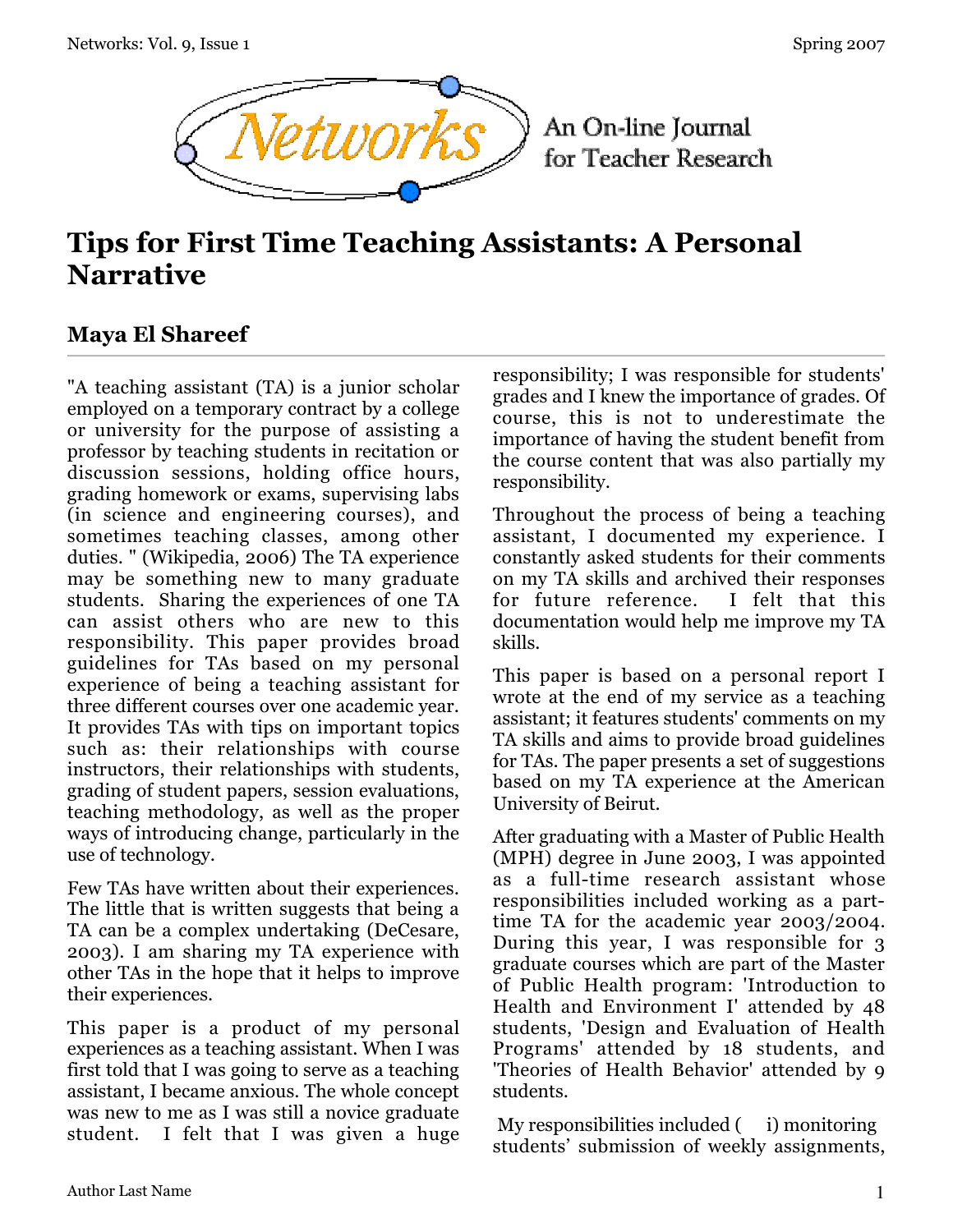taking note of absences and partial marking of students' papers (ii) assisting in designing course content and in the selection of course readings, (iii) acting as a liaison between the course instructor and the students and assisting guest speakers; and (iv) answering students' questions, and commenting on their ideas, and drafts while they are writing their assignments. In addition, I was responsible for administrating the Web Course Tools program - a course management software package (Barker, Winterstein, and Wright 2004) - used in two of the courses. Reflecting back on this experience has allowed me to identify particular experiences that were crucial to my learning.

#### **Tips #1 and #2: Clarify responsibilities and meet regularly with the course instructor**

Some TAs may face the problem of having minimal discussion about their duties (DeCesare, 2003). Professors may be immersed in their research and working on their publications. They may not provide enough time for discussion with their TA. As former or current students, TAs are trained as researchers rather than teachers (DeCesare, 2003); hence the transition to accomplishing the TA responsibilities becomes a difficult task.

My case was relatively easy. My supervisor, the primary instructor of the courses, defined my responsibilities early in each semester. While I did not understand all my responsibilities at the beginning, meeting with my supervisor whenever she wanted me to perform a new TA task allowed me to incorporate this task among my other TA responsibilities. The key point is to remember is that when a TA is not very experienced and has other responsibilities besides being a TA, the professor remains the major source of information and support.

## **Tip #3 : Learn from teaching**

People tend to learn what they teach (Luo, 1999 as cited by French and Rusell, 2002). When I was given the chance to teach proper referencing techniques, I made sure to learn as much as I could from the experience. The American University of Beirut has made a

serious commitment to academic integrity and has implemented a cheating prevention initiative. Students at the American University of Beirut receive free student handbooks which include the definition of plagiarism in addition to information on its serious penalties. Authorities at the University stress the importance of discussing plagiarism early in each course. The issue of plagiarism – what it is, what it is not, and how to properly cite references in the texts and on reference lists was tackled in the introductory course I was responsible for as a TA. I presented the session on plagiarism and how to avoid it through proper referencing. As a follow-up, I was responsible for correcting the reference sections of assignments. This whole experience provided me a valuable skill in appropriate referencing practices.

#### **Tip #4: Be available during all class sessions**

My ability to effectively answer student questions was dependent on attending all class sessions. This helped me remain up-to-date with the material. It also provided students with a chance to get to know me, which enhanced their willingness to search me out for questions after class. Moreover, I was better able to assist students with issues that arose during class. If the course instructor needed me, I was available to assist her without disrupting the class.

#### **Tips #5 and 6 : Connect with students and be available to them**

When TAs have strong interpersonal communication with students, they appreciate their students more and become more interested in their students' learning processes (Nyquist and Wulff , 1996 as cited in Luo, Bellows and Grandy, 2000). In my interaction with students, I always applied an open-door policy. Some of the students approached me more than others. They approached me to request that I read drafts of their papers, to query about proper ways of referencing, or to inquire about the location of university libraries and their services. Frequent interaction with students enhanced my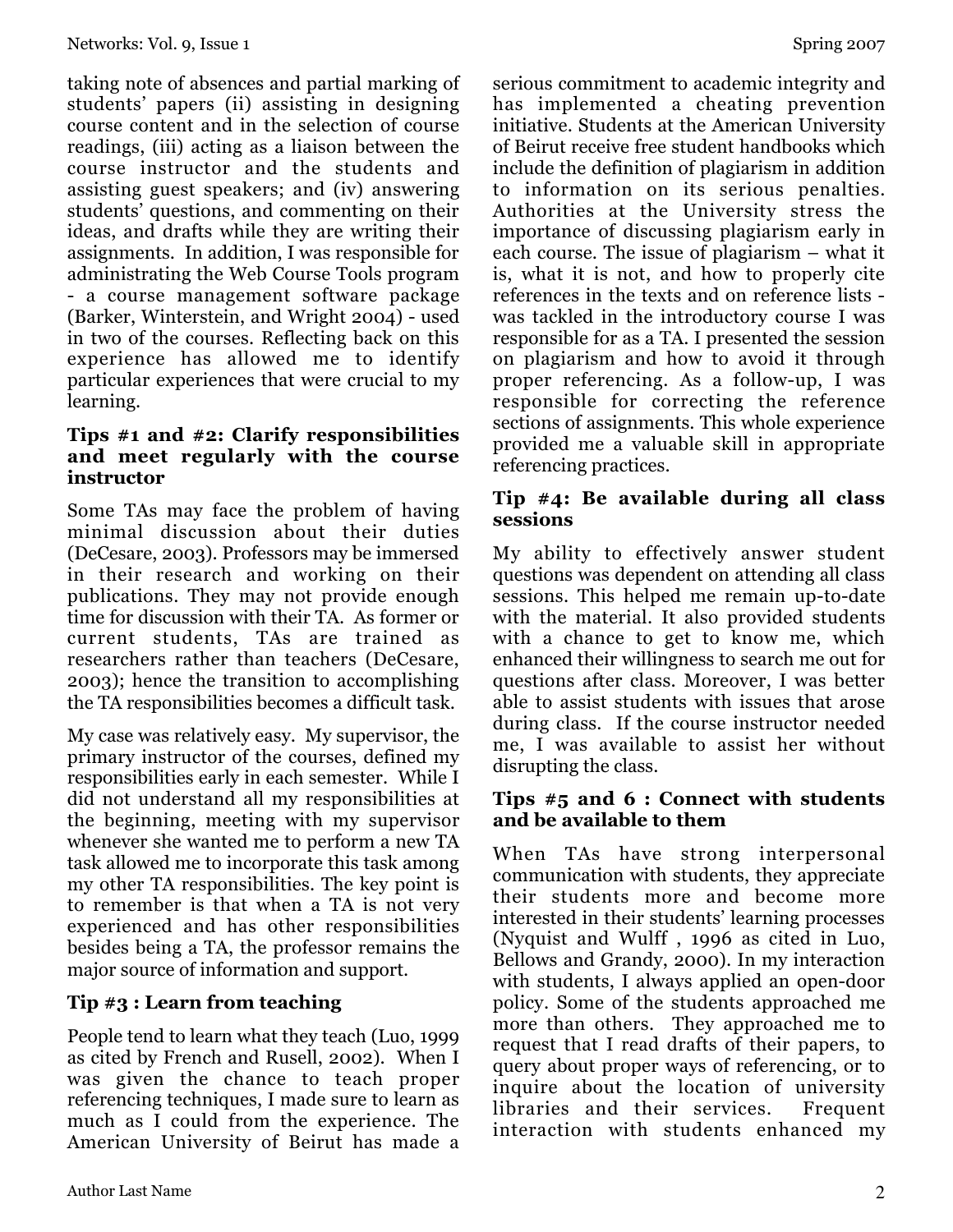communication skills and rendered me better prepared to answer their questions.

### **Tip #7 : Encourage the use of technology**

Web Course Tools program is a course management software program. It allows for live chatting, online discussion, and other activities (Barker, Winterstein, and Wright 2004). In two of the courses, I was responsible for using Web Course Tools for the following activities: posting the course syllabus and updating it as needed, posting assignment requirements, receiving assignments online, uploading Power Point presentations in a printer friendly manner, posting an online calendar listing due dates, and creating an online discussion forum.

When students were first told that Web Course Tools program would be used, some of them did not like the idea. Some indicated that they preferred receiving Power Point presentations via email. Others wanted to be notified by email when something new was uploaded to Web Course Tools program. Students were not familiar with the new program and were uncomfortable using the program to monitor newly posted material.

I was responsible for encouraging students to use the Web Course Tools program and convincing them of its importance. I worked to make the program more appealing to students. In one course, students were encouraged to post their thoughts and opinions about an assigned topic on the discussion board. They actively participated in a theoretical discussion of stress and coping by describing the stress they faced as students and how this stress affected their health, and how they coped with it. Their stories were used to illustrate the concepts examined in class. Students liked the idea; one student posted the following message, "[this] Web Course Tools program is not as bad as I thought...let's have more discussions."

On the other hand, in another course, students were asked to share their experience in writing a proposed evaluation of a health promotion program using the Web Course Tools Program. Unfortunately, none of the 18 students taking this course participated. When I asked them why, students told me that they were busy preparing their projects. I realized that for technology to be feasible, it must be woven into the course expectations.

From my experience, I believe that the Web Course Tools Program helps the instructor, the TA, and most importantly the students by having most of the course materials readily available in one place. This material is available for people on or off campus. It also extends course discussions making discussions possible at times when members are not physically present. As students become more comfortable with the Web Course Tools program, it can be used for other purposes including online chat rooms. Student should always be encouraged to make use of technology and become aware of its benefits (Barker et al, 2004). Being responsible for Web Course Tools program as a TA, helped me explore different ways of communicating with students.

## **Tip #8 : Requesting self-evaluation**

Student evaluation of teaching is important so that teachers can improve their teaching skills (Luo et al. 2000). At the end of the course, my supervisor and I asked the students to complete an evaluation form. The questions on this form were drafted by me and edited by my supervisor. We used a likert scale format that ranged from "strongly agree" to "strongly disagree". Questions addressed the following topics: helping students keep track of their assignments, helping them in the process of writing their assignments, communicating their concerns to the course instructor when needed, and improving the overall quality of the course. The majority of the students responded with either "strongly agree" or "agree" to most of the questions.

The students were also asked an open-ended question about the most helpful aspect of having a TA for their course. Most of the students identified the TA's role as a liaison between them and the instructor. They also noted that it helpful to have the TA available when they needed assistance.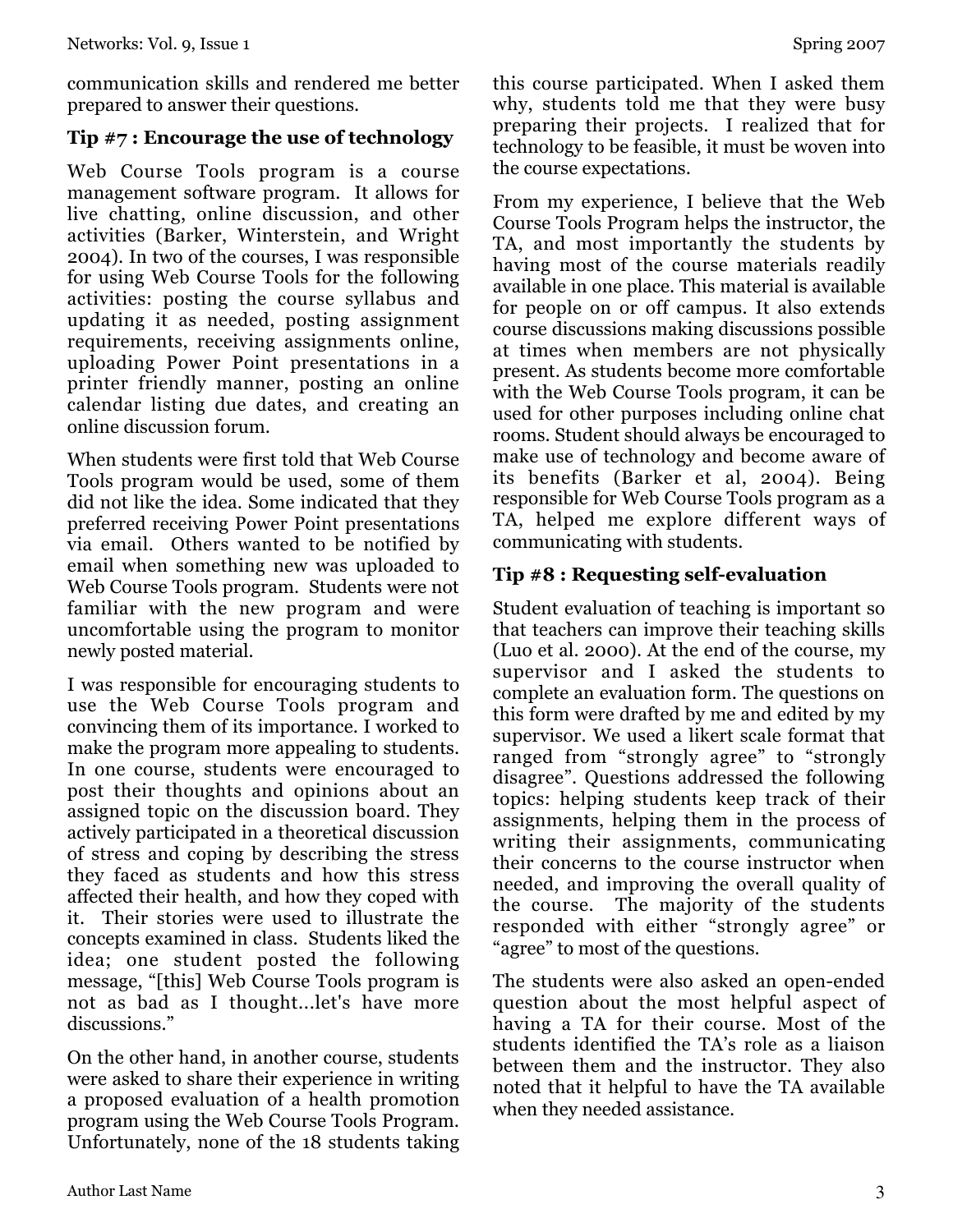Student 1: "[I] feel comfortable that there is someone to help anytime"

Students 2: "[The TA is] a liaison between the students and the professor"

Student 3: "[the TA was] always available for questions [and] her emails are quite informative. Her help with Web Course Tools program [was] very important"

Student 4: "She was there when we had questions. Very helpful"

Student 5: "[The TA was] very effective at communicating and discussing points of contention"

When asked about what they thought could be improved, one student responded that the TA should be more involved in lecturing. The students' evaluation of my work helped me to understand what students value in TA's and enabled me to better meet their needs.

When TA's start working, they worry about whether student will like them or not (Luo et al. 2000). This is normal and I worried about that myself. Hence, I asked the students to respond to the following comment, "The teaching assistant had a positive attitude towards students." The majority of the students marked "strongly agree." The rest marked "agree" and two students marked "neutral." I believe that their positive responses were at least partially influenced by my accessibility.

I also asked the students to evaluate me on the class session I taught. The closed-ended questions addressed their overall impression of the session and my style as a presenter. The answers to both questions were good and average. On the open-ended questions, students were asked about what they liked most about the session and what needed improvement. In the session on "Stress and Coping," which incorporated Web Course Tools program, the students reported that they liked being able to share examples from their own lives as students. They also commented that my presentation style needed improvement and that I should do less reading from the slides. This evaluation inspired me to continue to

refine my strengths and work on improving my presentation skills.

#### **Tip #9 : Continuously strive for self improvement; build your own skills**

Interacting with students is not always easy. Students sometimes ask difficult questions. Being a fresh graduate with no experience in teaching, I had to search for the correct answers to make sure that accurate information was conveyed to students. This meant always being up-to-date with the course readings and surfing the web for additional information. My supervisor and other faculty members were always available for consultation when needed.

Introducing the Web Course Tools program was a challenge. The whole concept was new for me, as well as for the students. I took four workshops on the Web Course Tools program in order to prepare for this challenge. As a result, I was comfortable with the program and was able to convince students of its value.

Based on comments on the evaluations, I decided that I needed to enhance my presentation skills. I am now a member of Toastmasters International, an organization that aims to improve people's public speaking skills. I also attended a workshop on presenting and charismatic public speaking.

## **Tip #10 : Continuously reflect on teaching**

Being a TA provided an opportunity to practice teaching techniques before becoming fully responsible for a course as an instructor. However, for this opportunity to be maximized, reflection is necessary. As I started correcting the reference sections in students' papers, my challenge was to remain as fair and unbiased as possible. Hence, in the beginning, I asked my supervisor to review my corrections. I took note of the students' mistakes and gave them a detailed explanation of the assessment criteria. Thus, both the students and I had a reference in case of a problem or misunderstanding. Correcting papers and comparing my attempts with the course instructor's grading and comments broadened my vision of correction.